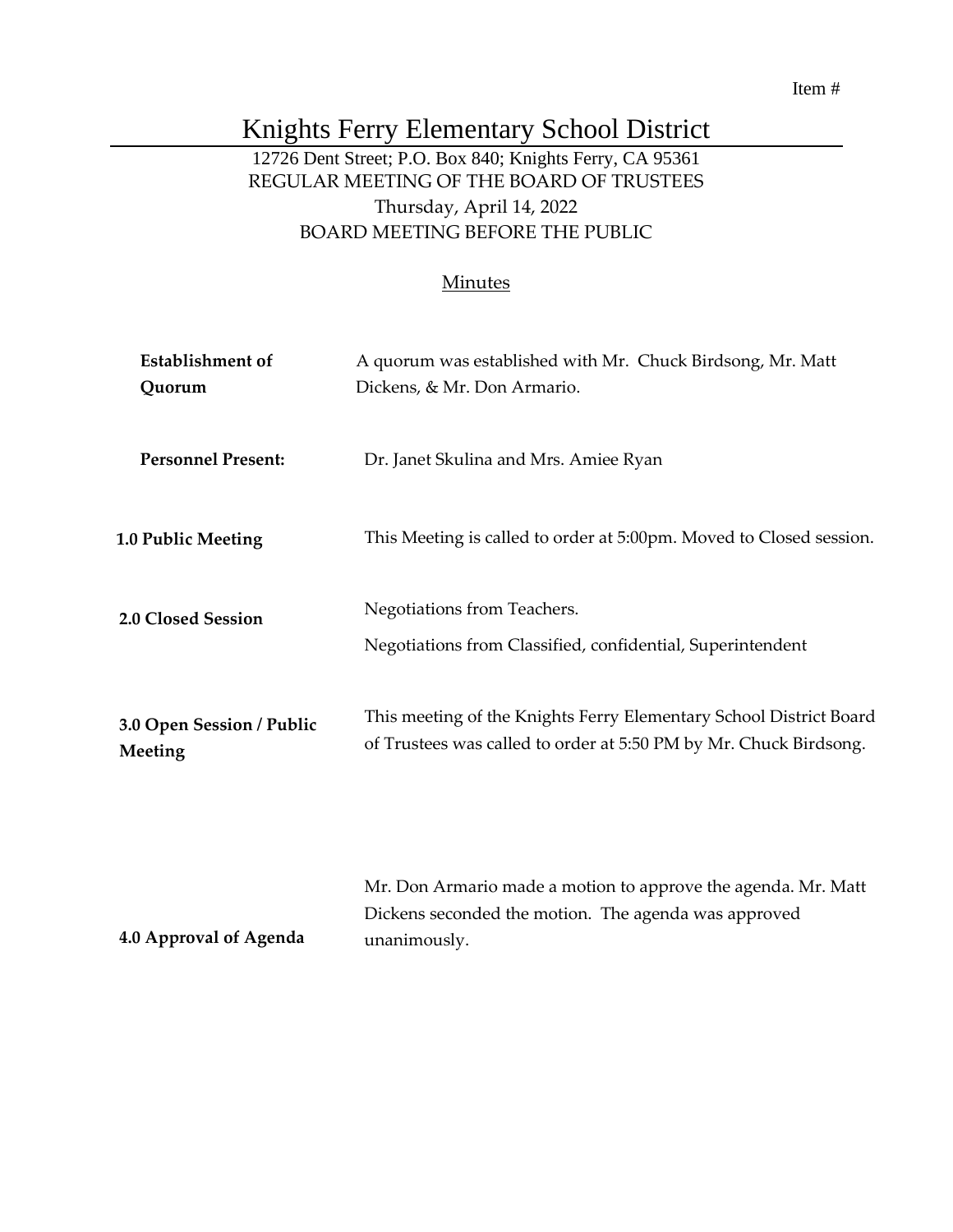## **5.0 Hearing Section**

Public Present:

Troy Mangante, Lindsey Moore, Wendy Booth.

| 6.0 Consent Agenda        |                                                                 |
|---------------------------|-----------------------------------------------------------------|
| 6.1 Approval of Minutes   |                                                                 |
| 6.2 Bills & Warrants      |                                                                 |
| 6.3 Interdistricts        | Mr. Don Armario would like to pull 6.4. Mr. Don Armario made a  |
| <b>6.4 Board Policies</b> | motion to approve the Consent agenda. Mr. Matt Dickens seconded |
|                           | the motion. The agenda was approved unanimously.                |

| <b>7.0 Discussion Items</b> |
|-----------------------------|
| 7.1 Update on Previous      |
| <b>Facilities Project.</b>  |

Dr. J gave a brief update on the projects that we are currently working on. The new buildings for the Jr. High as well as the extended parking lot.

## **8.0 Action Items**

## **8.1 Provisional Appointment**

**of Board of Trustees** 

**Member**

The Board of Trustees may choose to appoint applicants who have submitted appropriate paperwork in order to fill board vacancies. Mr. Chuck Birdsong made a motion to appoint Troy Mangante as the Newest Board Member. Mr. Don Armario Seconded the motion. Motion Approved.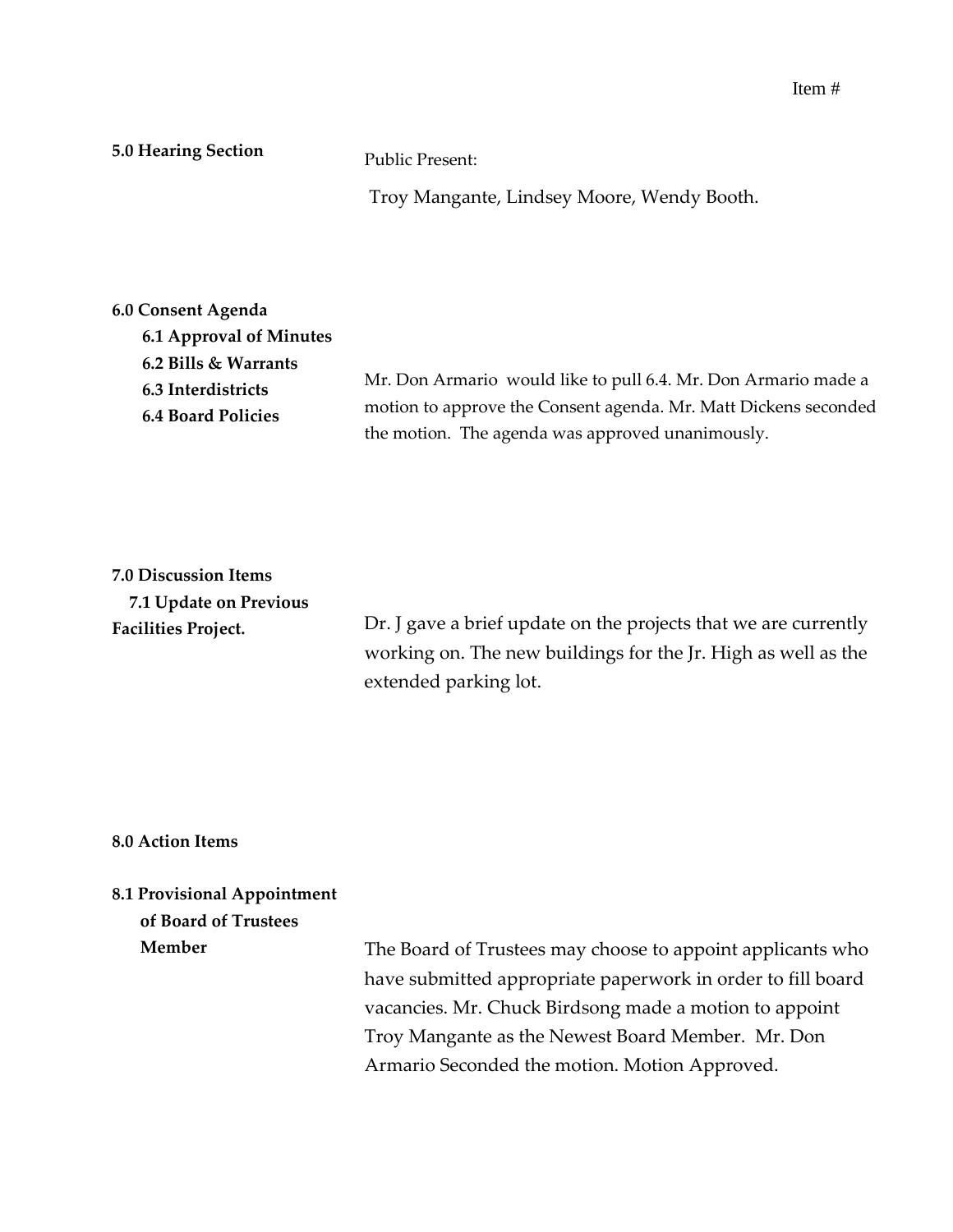Ayes- CB, MD, DA No- 0 Absent –0

**8.2 Resolution 20212022007** 

| <b>Resolution to Promote</b><br><b>Teacher Appreciation</b><br>Week | Dr. J reviewed the resolution to approve Teacher<br>Appreciation week. Mr. Don Armario made a motion to<br>approve the Calendar and Mr. Chuck Birdsong seconded the<br>motion. Motion Approved.<br>Ayes- CB, MD, DA, TM<br>$No-0$ |
|---------------------------------------------------------------------|-----------------------------------------------------------------------------------------------------------------------------------------------------------------------------------------------------------------------------------|
|                                                                     | Absent $-0$                                                                                                                                                                                                                       |

| 8.3 Resolution 20212022006 |  |  |  |  |  |
|----------------------------|--|--|--|--|--|
|----------------------------|--|--|--|--|--|

| <b>Resolution of To Promote</b><br><b>Classified Employees</b><br>Week | Dr. J reviewed the resolution to approve Classified<br>Appreciation week. Mr. Don Armario made a motion to<br>approve the Calendar and Mr. Chuck Birdsong seconded the<br>motion. Motion Approved. |
|------------------------------------------------------------------------|----------------------------------------------------------------------------------------------------------------------------------------------------------------------------------------------------|
|                                                                        | Ayes- CB, MD, DA, TM<br>$No-0$<br>Absent –0                                                                                                                                                        |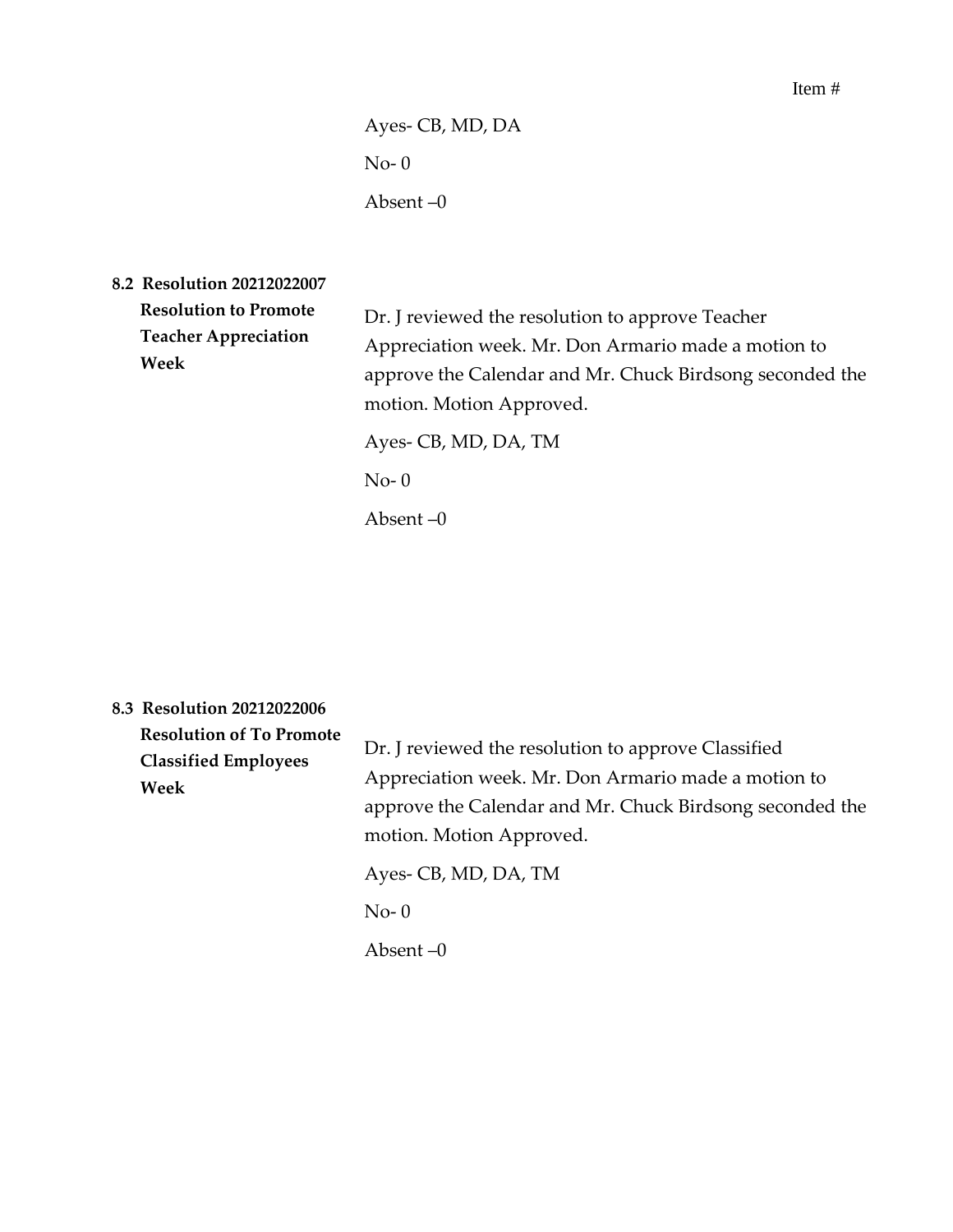#### **8.4 CONAPP**

The Consolidate Application comprises multiple federal funding opportunities into one application. It is a standard process that happens every year. Mr. Don Armario made a motion to approve the Calendar and Mr. Chuck Birdsong seconded the motion. Motion Approved.

Ayes- CB, MD, DA, TM  $No-0$ 

Absent –0

#### **8.5 SELPA Memorandum of Understanding (MOU)**

The Special Education Local Plan Area provides necessary support and services for students with disabilities throughout the county. Mr. Matt Dickens made a motion to approve the SELPA MOU, Mr. Chuck Birdsong seconded the motion. Motion approved

Ayes- CB, MD, DA, TM

 $No-0$ 

Absent –0

## **8.6 Approve Developer Fee Study**

Developer Fee Studies are routinely conducted in order to determine whether a school district is charging the maximum rate to developers allowed under the circumstances. Knights Ferry is part of the OJUSD developer study group and receives a proportional share of the feeds. Mr. Chuck Birdsong made a motion to approve the Developer fee study and Mr. Matt Dickens Seconded the motion. Motion Carried.

Ayes- CB, MD, DA, TM

 $No-<sub>0</sub>$ 

Absent –0